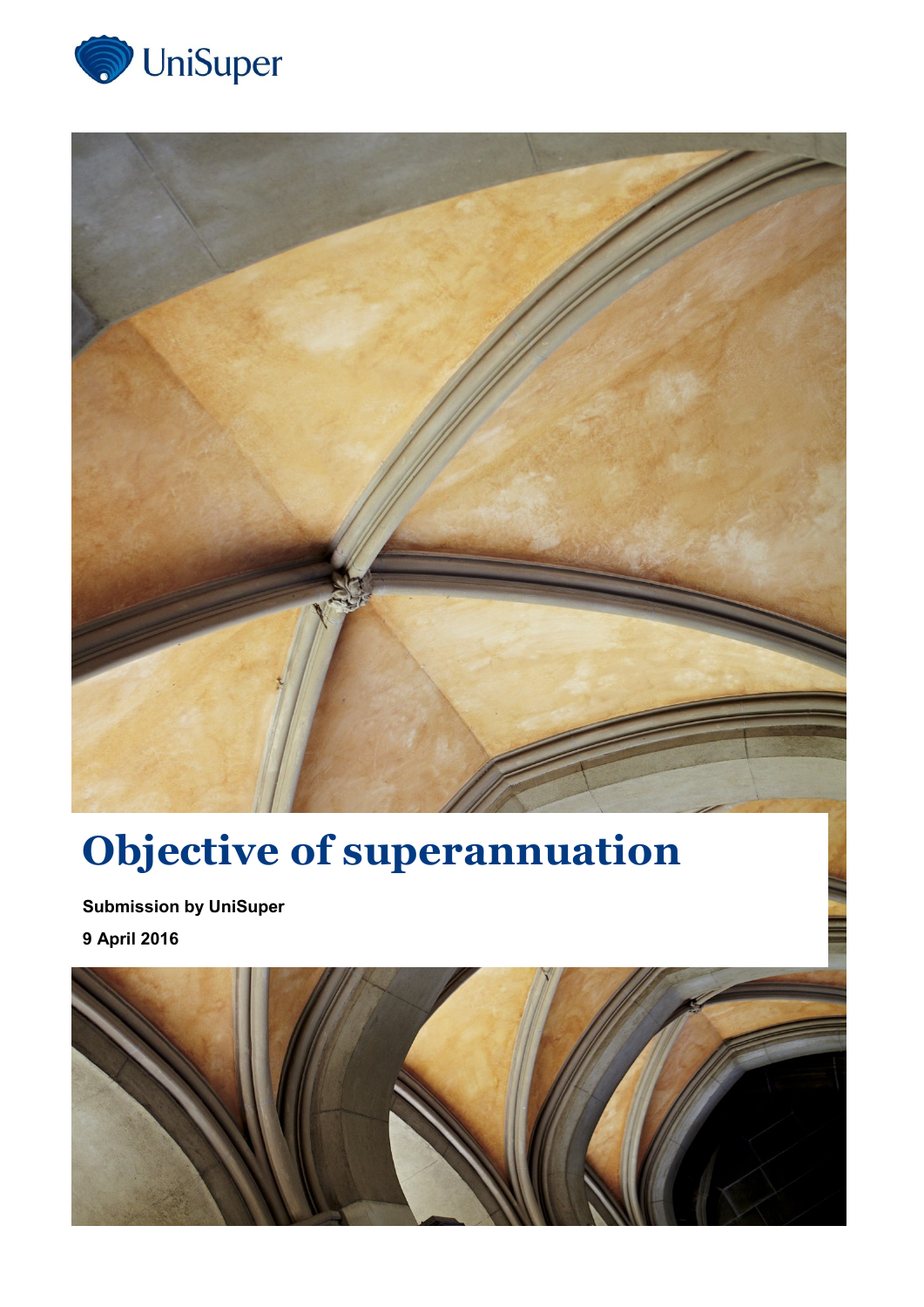

# **About UniSuper**

UniSuper<sup>1</sup> is the superannuation fund dedicated to people working in Australia's higher education and research sector. With approximately 400,000 members and around \$50 billion in net assets under management, UniSuper is one of Australia's largest superannuation funds and has one of the very few open defined benefit schemes.

UniSuper is proud to be recognised as one of Australia's most awarded super funds. Over the years we have received a string of awards and high ratings from independent ratings and research agencies. We recently received the prestigious honour of being named 'Super Fund of the Year' and 'Default Fund of the Year' at the 2016 Conexus Financial Superannuation awards. In 2015, in what was an industry first, UniSuper was named 'Super Fund of the Year' and 'Best Fund: Investments,' by Chant West – two of the most coveted awards in the superannuation industry. We received 5 apples ratings for our Accumulation 1 and Accumulation 2 products and our Accumulation products were also awarded a 10-year Platinum Performance rating by SuperRatings.

These awards reflect our ongoing commitment to deliver greater retirement outcomes for our members, by providing them with the best products and services, along with strong investment returns.

UniSuper Management Pty Ltd would welcome the opportunity to discuss the submission further and to provide additional information in respect of the comments made in this submission. Should you have further queries, please contact Benedict Davies on (03) 8831 6670 or [benedict.davies@unisuper.com.au](mailto:benedict.davies@unisuper.com.au)

-

 $1$  This submission has been prepared by UniSuper Management Pty Ltd (ABN 91 006 961 799), which acts as the administrator of the Trustee, UniSuper Limited (ABN 54 006 027 121).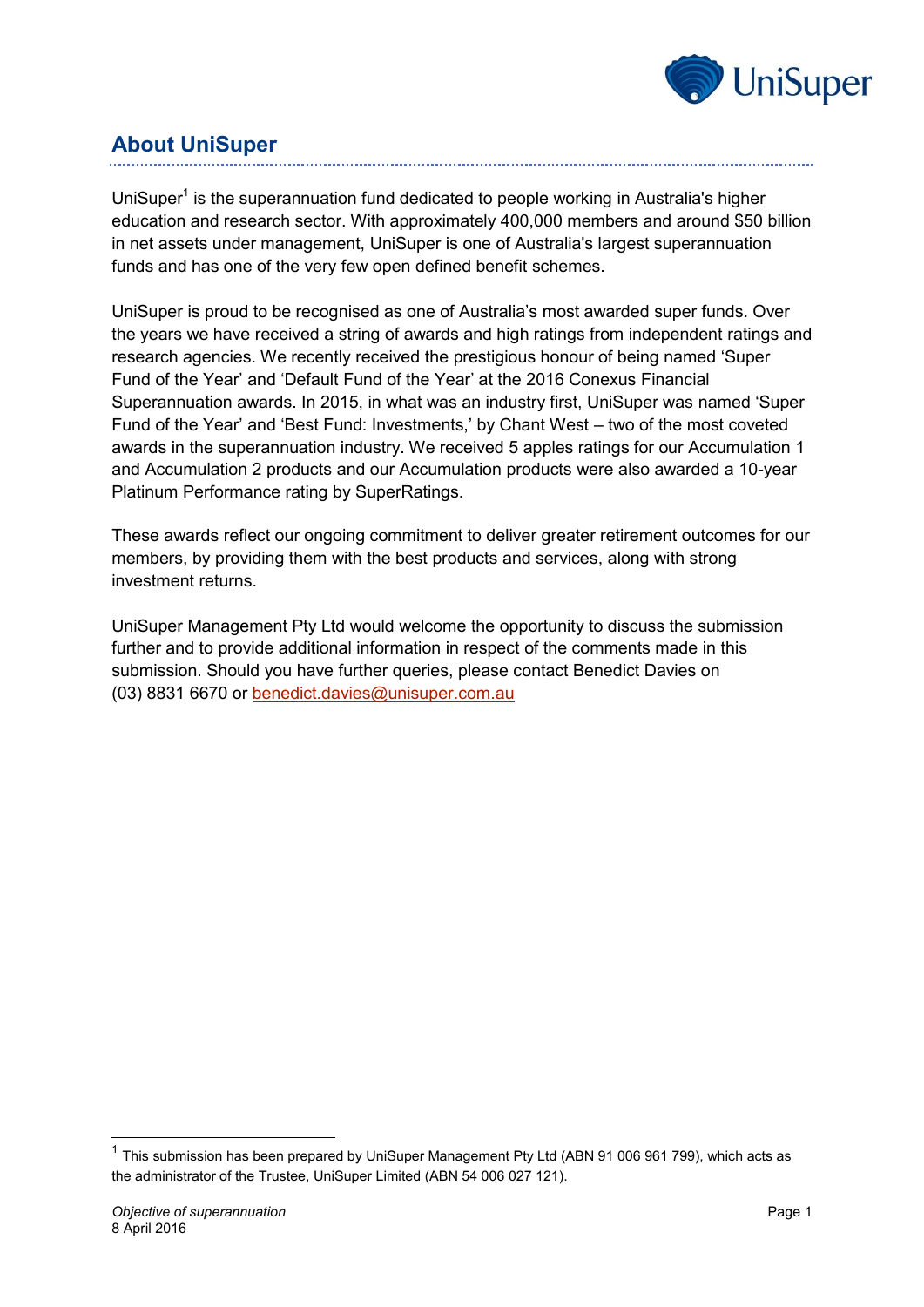

## **Executive Summary**

- UniSuper supports a primary Objective of superannuation to provide retirement income which substitutes or supplements the Age Pension, provided that it is not an exhaustive statement of what superannuation is for. This is to avoid a "present day mindset" trap.
- We do, however, suggest a more flexible phraseology for the Objective:

"*To encourage Australians to take retirement benefits predominantly in the form of income streams, with those income streams targeting a percentage of preretirement income which varies depending on the level of their pre-retirement income"*

- We believe that an Objective along these lines would help create a climate for the development of innovative retirement income streams, which would be a positive outcome.
- We do believe that replacement rates have a role to play in analysing the success of the retirement income system and that the rate should include a combination of the meanstested Age Pension and superannuation. Rather than a flat dollar or fixed percentage replacement rate, we suggest a sliding scale between 60% and 100% as follows:
	- $\circ$  Up to 100% for those retirees who rely fully on the Age Pension;
	- o Around 85% for those retirees who receive a part Age Pension as well as a superannuation income stream;
	- $\circ$  Between 60% and 85% for those retirees who have been able to make full provision for their retirement and receive income in retirement solely from their superannuation.
- We have no objection to the subsidiary objectives proposed in the consultation paper. We could be concerned, however, if the subsidiary objective of building national savings were to be interpreted as compelling trustees to invest in infrastructure or indeed in any other asset.
- If appropriately drafted, the objectives could be drafted into existing or stand-alone legislation. We suggest considering a regime whereby all future reforms would be assessed for compatibility with the objectives and, in this regard, the *Human Rights Act 2011* is an example of a model that has worked effectively.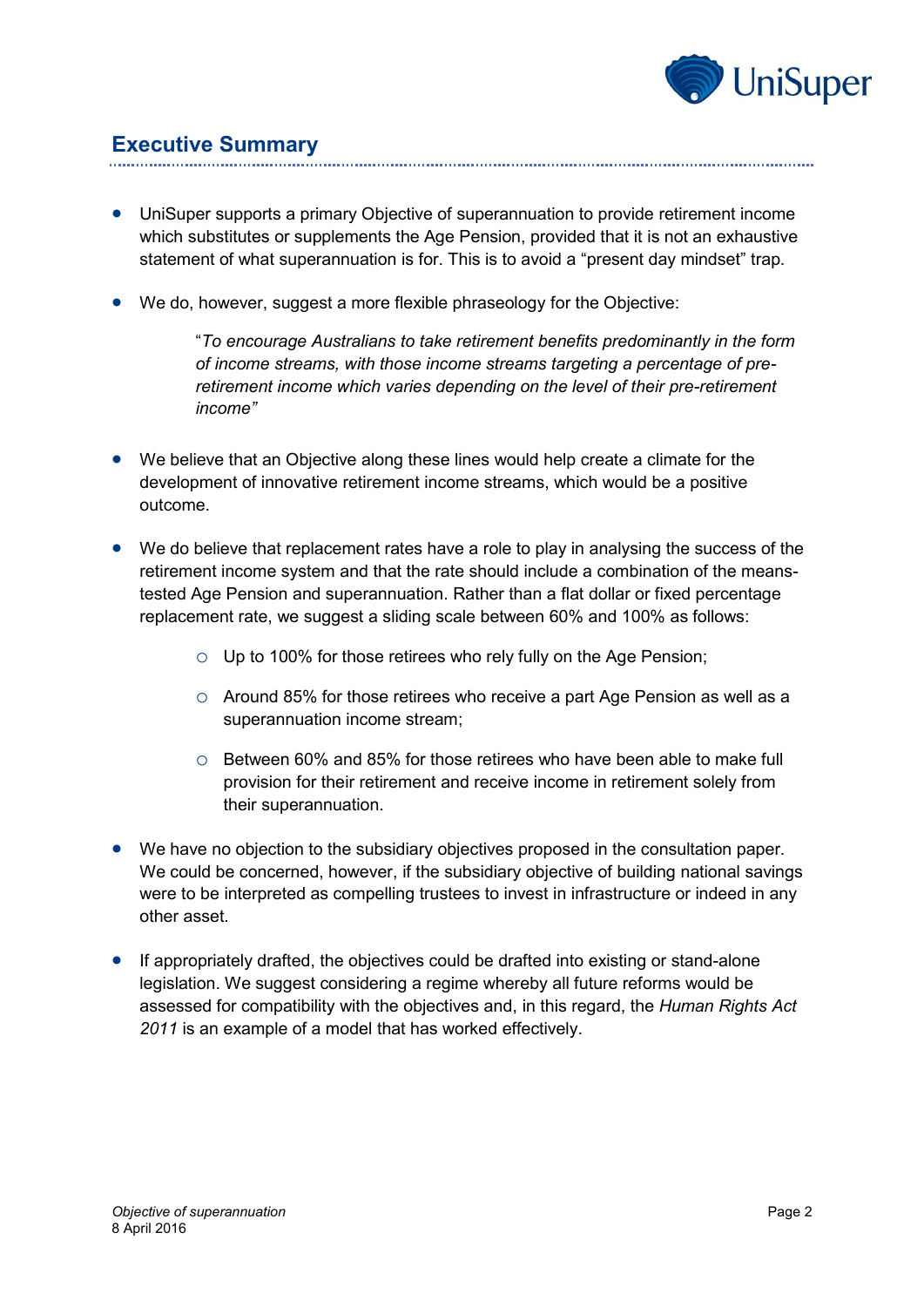

## **Initial comments**

In our view, superannuation's primary purpose is to smooth consumption $2$  over a person's life by replacing income from employment with income from retirement savings. This is typically achieved with an income stream that facilitates an orderly drawdown of a person's retirement savings while, if possible, maintaining some access to capital in retirement to pay for miscellaneous expenses.<sup>3</sup>

UniSuper has a long history of providing retirement incomes to our members, and we currently offer the "full-suite" of pension products allowed by law. We are strongly committed to developing new retirement income stream products and we have undertaken considerable research of pooled-risk schemes.

One of the challenges faced by retirees (and those designing retirement income products) is working out exactly how long retirees will live. Effective longevity risk management is essential to planning an orderly decumulation of assets - and the concomitant challenge of drawing against those savings at a sustainable rate. This is something that is almost impossible for an individual to know with any sense of certainty. Consequently, we believe that many retirees will continue to see benefits from pooling their retirement savings in defined benefit schemes, superannuation pensions and annuities. We also believe that there will be significant member interest in newer yet-to-be-developed retirement income products such as comprehensive income products for retirement (CIPRs) including group-self annuities (GSAs) and collective defined contribution schemes (CDCs).

It is important to note most forms of collectively-pooled superannuation - defined benefit schemes in particular - will target an income replacement rate as a percentage of income. Therefore, any primary or subsidiary objective for the system that addresses adequacy and sets system-wide target replacement rates will need to ensure that the policy is flexible enough to cater for existing retirement income streams as well as those yet-to-be developed.

In the next section, we suggest a broader phraseology which we believe adds more flexibility:

"*To encourage Australians to take retirement benefits predominantly in the form of income streams, with those income streams targeting a percentage of pre-retirement income which varies depending on the level of their pre-retirement income"*

We also believe that an Objective along these lines would help create a climate for the development of innovative retirement income streams, which would be a positive outcome for the system as a whole, as well as retirees who will benefit from an increased choice of retirement income options.

 $\overline{a}$ 

<sup>2</sup> Friedman, M, 'The Permanent Income Hypothesis', *A Theory of the Consumption Function*, 1957 & Modigliani, F & Brumberg, R, 'Utility analysis of the consumption function: An interpretation of crosssection data' in *Post-Keynesian Economics*, 1954

<sup>&</sup>lt;sup>3</sup> Superannuation can also augment a retiree's income with lump-sum withdrawals of capital to fund expenses such as home improvements or to cover things such as health and aged care costs (e.g. paying a refundable accommodation deposit) in later life.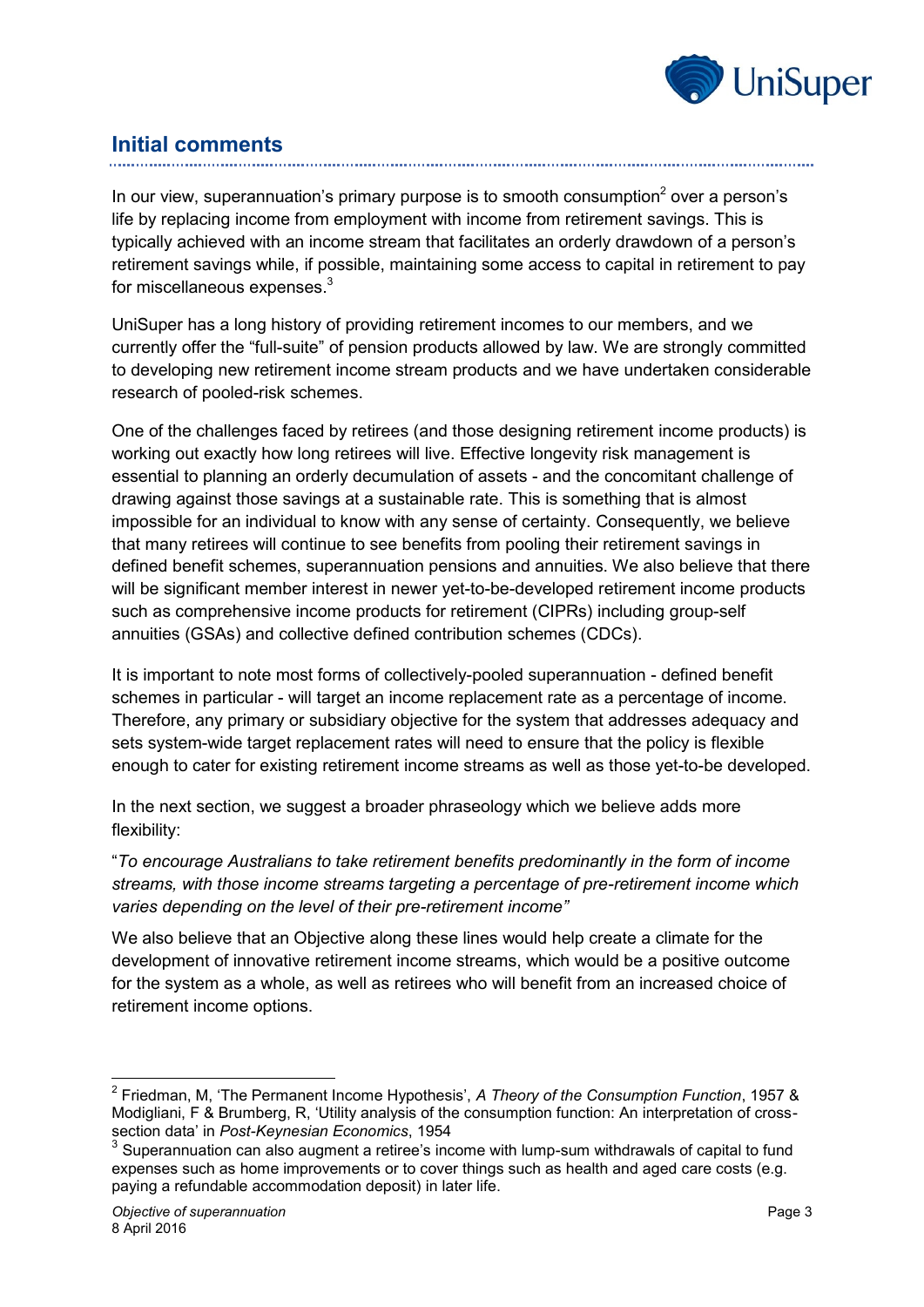

## **Consultation questions**

#### **Do you agree with the objectives recommended by the FSI? Why?**

We support a primary Objective of providing retirement income which substitutes or supplements the Age Pension, provided that it is not an exhaustive statement of what superannuation is for, and that the Objective would not restrict trustees from providing lump sums, commutations, death or disablement benefits or early access on grounds of financial hardship or compassionate grounds.<sup>4</sup> This is to avoid a "present day mindset" trap, so that future generations are not hamstrung by the limitations of what we know today.

We are comfortable with the combined statement that superannuation should "substitute or supplement" the Age Pension, provided that the focus remains the combined pillars of retirement incomes policy (viz the Age Pension and superannuation) rather than focussing on only one or the other.

We would be concerned if parts of the Objective were examined in isolation, particularly the second part of the primary Objective "*to substitute or supplement the Age Pension*". If examined in isolation, we suggest that the language is imprecise and uses potentially ambiguous concepts. For example, the Objective does not help to answer the question, by *how much* should superannuation substitute or supplement the Age Pension? The answer to that question will always be subjective because it is relative to the standard of living enjoyed by individual members prior to their retirement.

In light of the above, we would suggest broader phraseology which adds more flexibility:

"*To encourage Australians to take retirement benefits predominantly in the form of income streams, with those income streams targeting a percentage of pre-retirement income which varies depending on the level of their pre-retirement income"*

We do not think the objectives should comment specifically on the issue of the adequacy of retirement incomes, for example, by enshrining a specific system-wide replacement rate in law. We do, however, believe that replacement rates have a role to play in analysing the success of the broader retirement income system by recognising that for many people, their income in retirement will be a combination of the retirement incomes policy pillars viz the Age Pension and compulsory superannuation.

<sup>-</sup> $4$  Nor should the Objective restrict trustees from offering services to their members that meet the sole purpose requirements in section 63 of the SIS Act.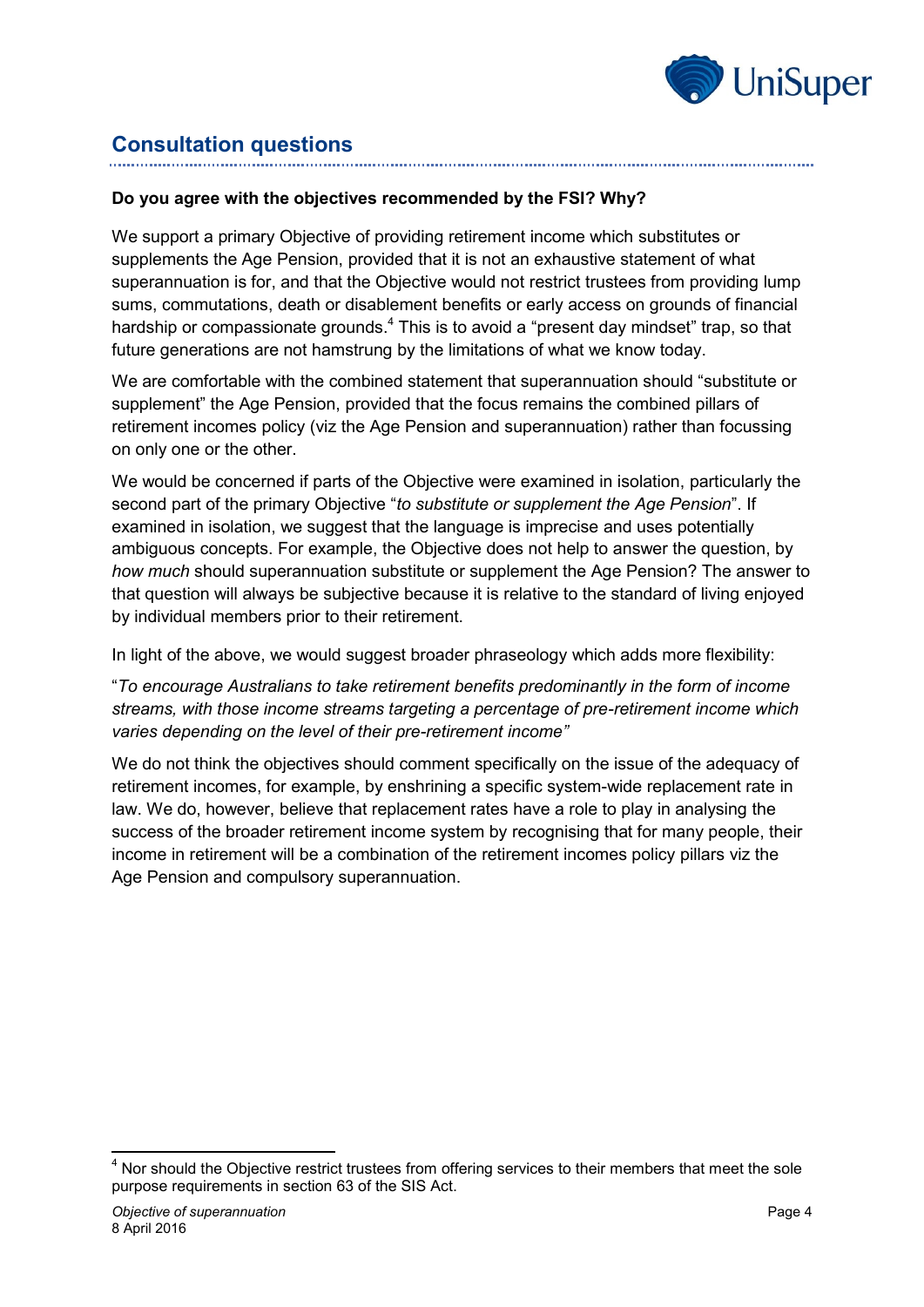

There are two main approaches to developing replacement rates – a dollar-based approach and a percentage-of-pre-retirement-income approach. While a dollar-based approach has some strengths, as it is currently conceived, it is likely to be a better measure for low income earners. International literature, on the other hand, offers a range of replacement rates for private pensions, typically between 60% and 85%<sup>5</sup> and is likely to be a better measure for middle to higher income earners to ensure that their standard of living in retirement is roughly equivalent to that enjoyed during their working lives.

We therefore encourage consideration of a more nuanced approach which can take into account the best features of both approaches. We suggest that if there were to have a replacement rate as a subsidiary objective, a flexible sliding scale should be considered along the following lines:

- For some retirees, the Age Pension will fully replace their pre-retirement income, providing a replacement rate of  $100\%$ <sup>6</sup>;
- For others, a combination of superannuation and the means tested Age Pension will replace some but not all of their income, providing a replacement rate of around 85%<sup>7</sup>;
- While for others, who are able to fully self-fund their retirement and receive their income solely from superannuation, a target replacement rate of somewhere between 60% and 85%.

-

 $5$  There is a wide range of replacement rates which often vary with income. For a variety of commentary, see for example AON Hewitt, *The Real Deal: 2012 Retirement Income Adequacy at large companies*, 2012; Scholz Jk & Seshardi A, *What replacement rates should households use*?, Michigan Retirement Research Center Working Paper, September 2009; Lee MI, *The Retirement Income Equation*: *Understanding how to arrive at a target replacement rate*, June 2013

<sup>&</sup>lt;sup>6</sup> Or even increase it in some instances, for example, Newstart recipients moving the Age Pension  $7$  This might be typical for those with income and assets below the "free areas" and some part pensioners.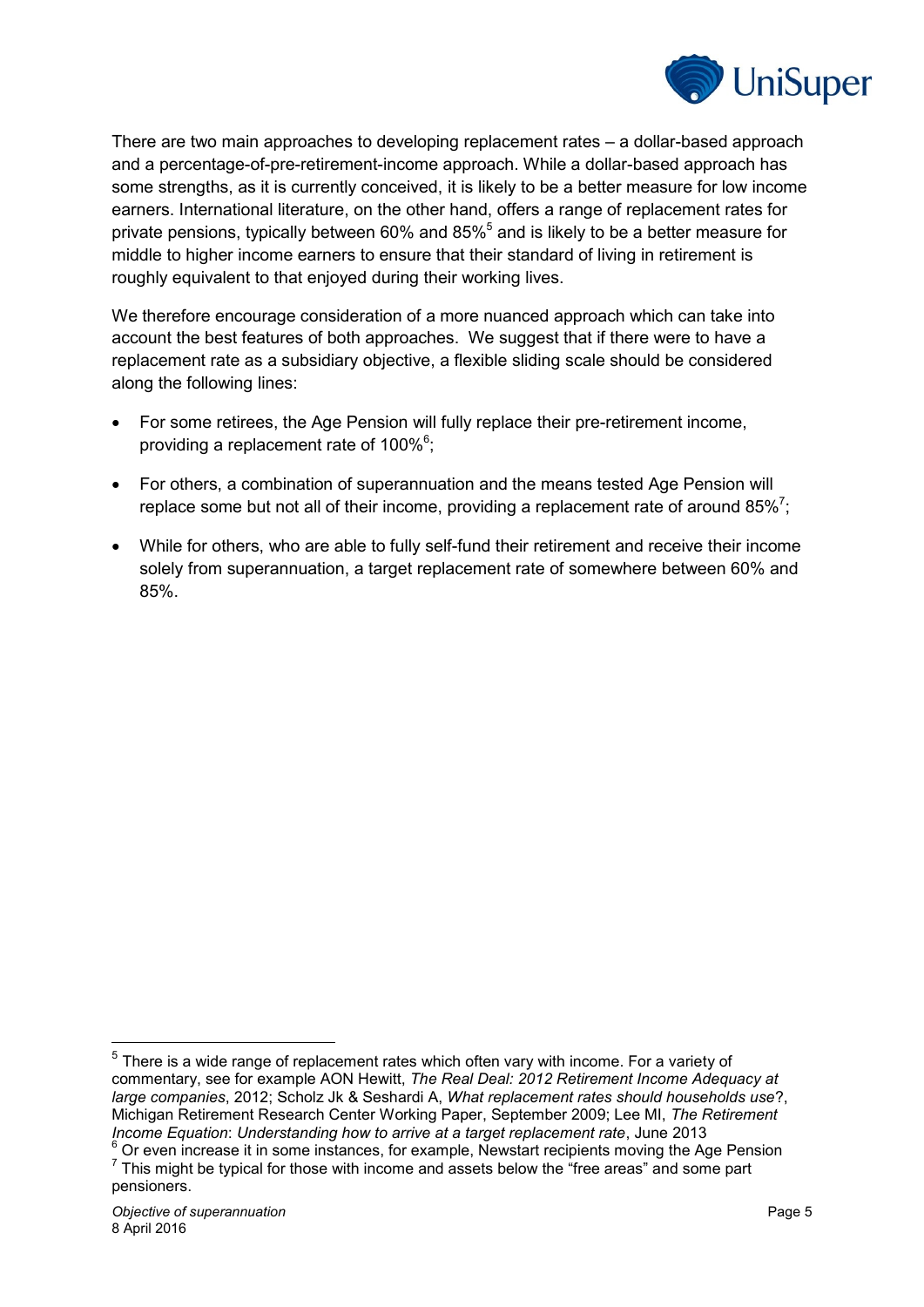

### **Subsidiary objectives**

While we have no objection to the subsidiary objectives proposed in the consultation paper, our view would likely be changed if they were altered. For example, we would be concerned if the subsidiary objective of building national savings were to be interpreted as compelling trustees to invest in public infrastructure or indeed in any other asset class.

| <b>Subsidiary objective</b>                                                       | <b>UniSuper's view</b>                                                                                                                                                                                                                                                                                                                                                                                                                                                                                                    |
|-----------------------------------------------------------------------------------|---------------------------------------------------------------------------------------------------------------------------------------------------------------------------------------------------------------------------------------------------------------------------------------------------------------------------------------------------------------------------------------------------------------------------------------------------------------------------------------------------------------------------|
| Facilitate consumption<br>smoothing over the<br>course of an individual's<br>life | UniSuper strongly supports the idea that superannuation is a<br>vehicle for individuals to fund consumption in retirement largely<br>from working life income. The system should facilitate<br>consumption smoothing while providing choice and flexibility to<br>meet individual needs and preferences.<br>In light of this, superannuation funds should be able to develop<br>a wide variety of income stream products to assist their<br>members and regulatory impediments to their development<br>should be removed. |
| Help people manage<br>financial risks in<br>retirement                            | UniSuper strongly supports the idea that the retirement income<br>system should help individuals manage longevity risk,<br>investment risk and inflation risk. Products with risk pooling<br>would help people to manage longevity risk efficiently. These<br>products include, but are not limited to, defined benefit<br>pensions, purchased superannuation income streams, annuities<br>from a life office or friendly society and other collectively pooled<br>arrangements such as GSAs and CDCs.                    |
|                                                                                   | We also believe that death, disability and salary continuance<br>insurance continues to have an important role to play in a fund's<br>superannuation offering to its members. Insurances play a key<br>role in replacing income that would otherwise have been earned<br>and can offer significant protection against important financial<br>risks.                                                                                                                                                                       |
|                                                                                   | An additional source of difficulty in managing financial risks in<br>retirement is the risks associated with policy and tax changes.<br>While the objective is designed to ameliorate these risks, we<br>suggest that this should be recognised as a specific subsidiary<br>objective – for example, "to help people manage financial risks<br>in retirement with confidence and certainty about how their<br>retirement savings will be able to be accessed and taxed".                                                  |
| Be fully funded from<br>savings                                                   | This subsidiary objective has particular meaning for public<br>sector pensions. Private sector pensions, on the other hand -<br>whether defined benefit or defined contribution – are fully vested<br>and do not have the benefit of a government guarantee,                                                                                                                                                                                                                                                              |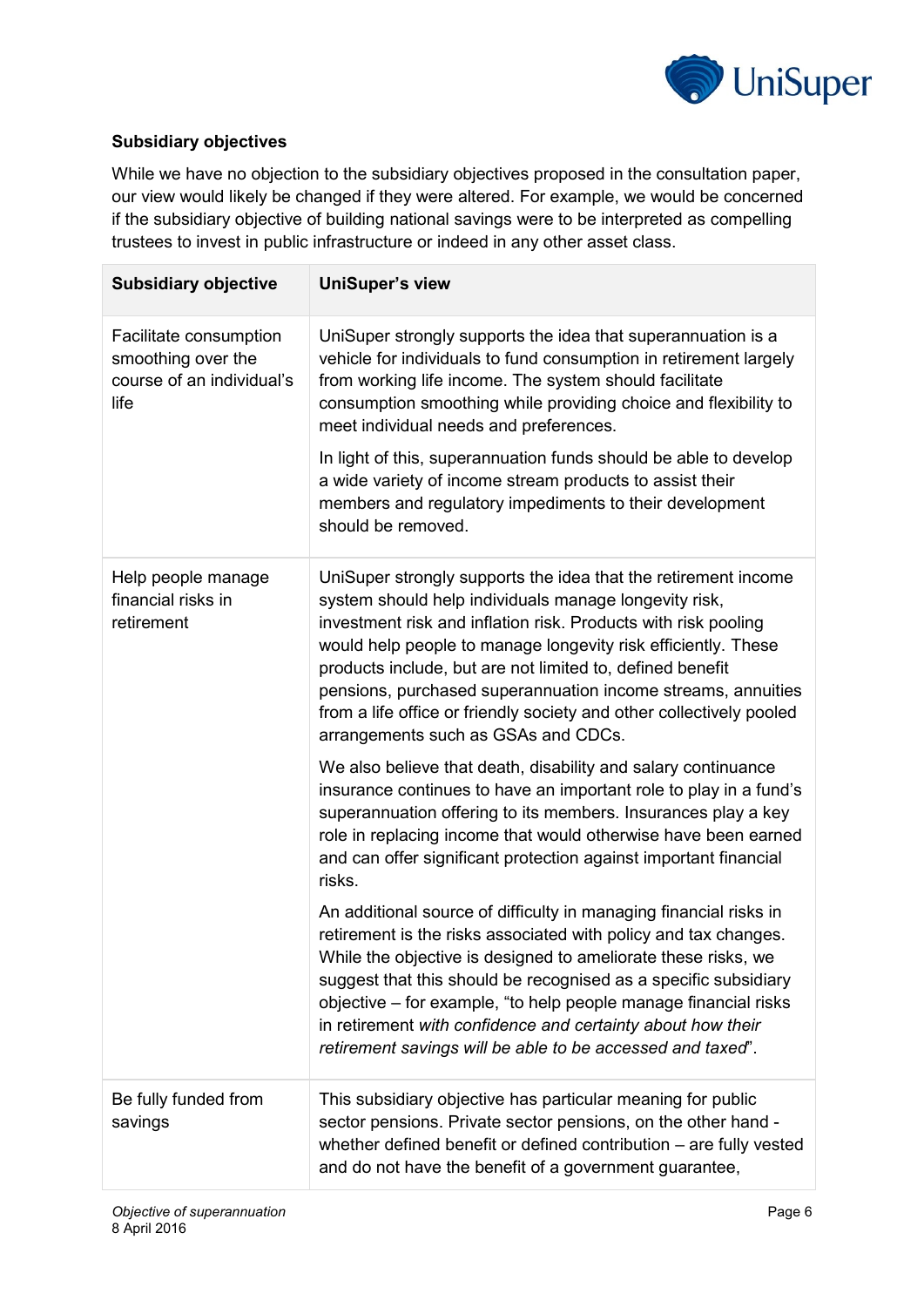

|                                                                                     | consequently, we make no comment on this objective.                                                                                                                                                                                                                                                                                                                                                                                                   |
|-------------------------------------------------------------------------------------|-------------------------------------------------------------------------------------------------------------------------------------------------------------------------------------------------------------------------------------------------------------------------------------------------------------------------------------------------------------------------------------------------------------------------------------------------------|
| Be invested in the best<br>interests of<br>superannuation fund<br>members           | UniSuper strongly supports an objective that would focus the<br>system on members, which means the investment focus should<br>be on maximising risk-adjusted returns, net of fees and taxes,<br>over the lifetime of a member. While it is important to state this<br>as a policy objective, a best interest duty is already codified in<br>enforceable terms in the SIS Act and we do not believe this<br>additional legislative change is required. |
| Alleviate fiscal pressures<br>on Government from the<br>retirement income<br>system | A successful superannuation system twinned with a means-<br>tested Age Pension will by design alleviate fiscal pressure.<br>However, this is a benefit of a well-functioning system rather<br>than an end in its own right. As such, we do not believe there<br>should be a specific objective of the superannuation system.                                                                                                                          |
| Be simple and efficient,<br>and provide safeguards                                  | This is an important regulatory objective and it should be<br>incorporated into the objectives as well as into the broader<br>regulatory framework.                                                                                                                                                                                                                                                                                                   |